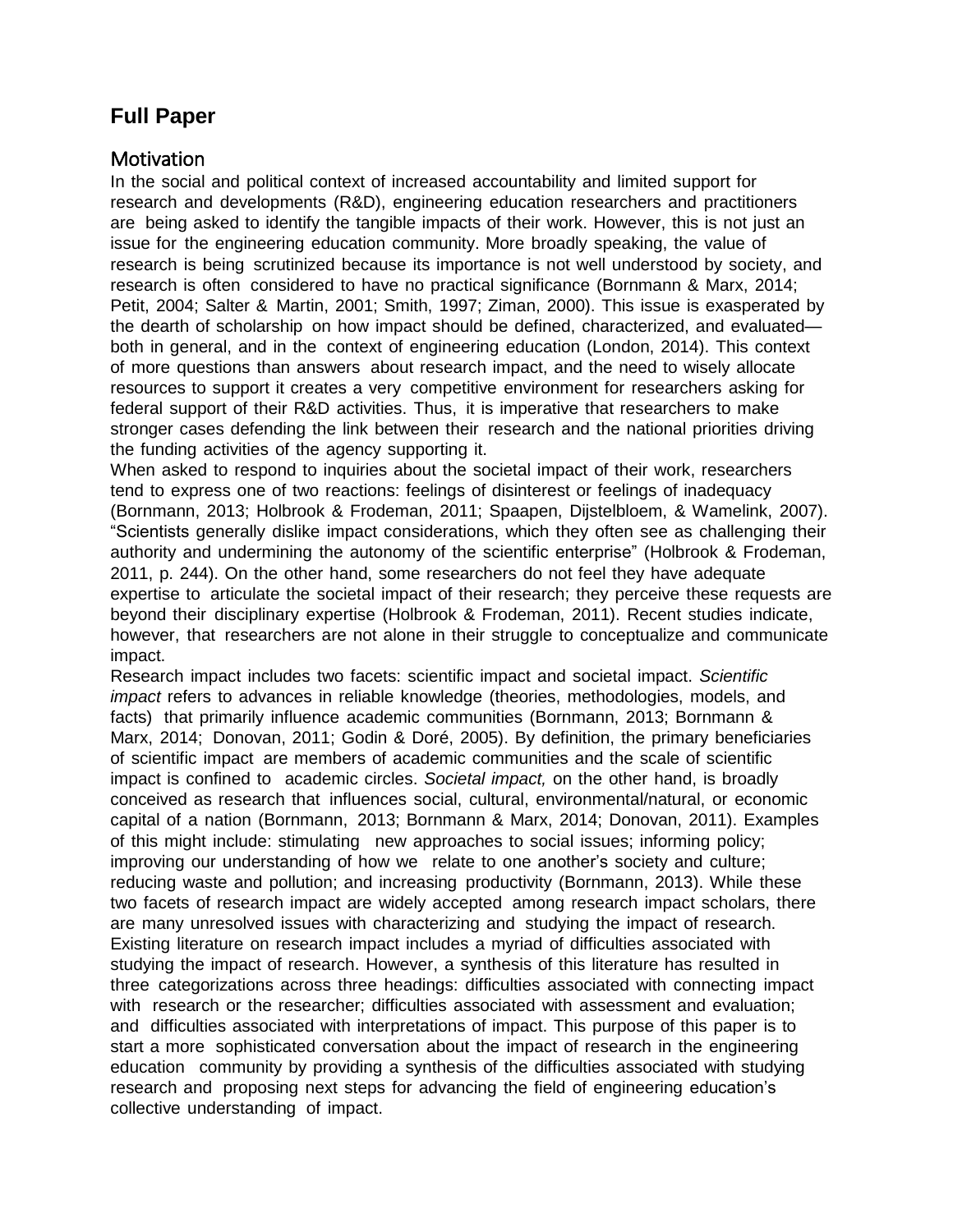## Three Difficulties Associated with Studying Research Impact

#### Difficulties Associated with Connecting Impact with Research or the Researcher

The *attribution problem* is one of the most commonly cited reasons why studying impact is so difficult (Bornmann, 2013; Godin & Doré, 2005; Grant, Brutscher, Kirk, Butler, & Wooding, 2010; Martin, 2007; Rymer, 2011; Scott, Blasinsky, Dufour, Mandai, & Philogene, 2011; Spaapen & van Drooge, 2011). This is the difficulty with attributing impact to particular research projects or other inputs; this problem is also referred to as *impact accretion*. The reasons it is so difficult to make attributions is because impact diffuses through time and space, and all research builds on earlier research. Moreover, as research and development becomes more global, it is nearly impossible to make attributions to a particular research project or researcher; this is called the *internationality problem* (Bornmann, 2013; Martin, 2007). A similar challenge is referred to as the *causality problem*: the difficulty with tying impacts to causes (Bornmann, 2013; Martin, 2007). Additionally, the impact of research oftentimes depends on people outside of the research system (e.g., others who make intellectual and financial investments) (Rymer, 2011).

Together, these issues make it difficult to connect the impact of research with a particular research project or researcher.

#### Difficulties Associated with Assessment and Evaluation of Impact

The difficulties associated with the assessment and evaluation of the societal and contextspecific impact of research relates to what should be assessed and how; when the evaluation should take place and who is qualified to conduct it; and unintended consequences of assessment and evaluation.

One of the major issues with assessing impact starts with data. Unlike the data available for measuring the scientific impact of research, there is a lack of data on the societal impact of research (Spaapen & van Drooge, 2011). This is also true for impact that happens within the context of a particular discipline (e.g., engineering education). For ease of reference, I will refer to this as "context-specific impact" throughout the rest of the paper. The place for collecting data on impact is somewhat illusive—where one looks to observe it is not always apparent. Furthermore, the data this is available in dispersed across federal agencies and research institutions, and is not formatted consistently (Lane & Bertuzzi, 2011). Additionally, the current data infrastructure does not allow one to easily track connections between research and societal outcomes and are inadequate for decision-making (Fealing, Lane, Marburger III, & Shipp, 2011; Lane & Bertuzzi, 2011; NSTC, 2008).

As it relates to how impact should be assessed, there are limits on the extent to which the impact of research can be quantified, and quantifying the research outcomes is not easy (Lane, 2009). Linear assessment models assume that the outputs of research are always a codified form of new scientific knowledge; however, this approach ignores knowledge that cannot be codified –for example, tacit knowledge that exists among trained people— but is just as important (Martin, 2007). Martin (2007) justifiably argues that there are "no perfect measures [of impact], only partial and imperfect indicators" (p. 10).

There are two difficulties associated with the timing of assessing impact. The evaluation timescale problem states that the timing of the evaluation will affect the impacts that are observed (Bornmann, 2013; Martin, 2007). This issue is particularly important in context in which stakeholders plan to use the insights from impact research to inform decision-making— because the decisions will be made based on the information available at the time, not on what may happen in the future. Another time-related issue is the temporality problem. This is the time span between research and its embodiment in products, processes or social practices (Lane & Bertuzzi, 2011; Scott et al., 2011; Spaapen & van Drooge, 2011). "The time between the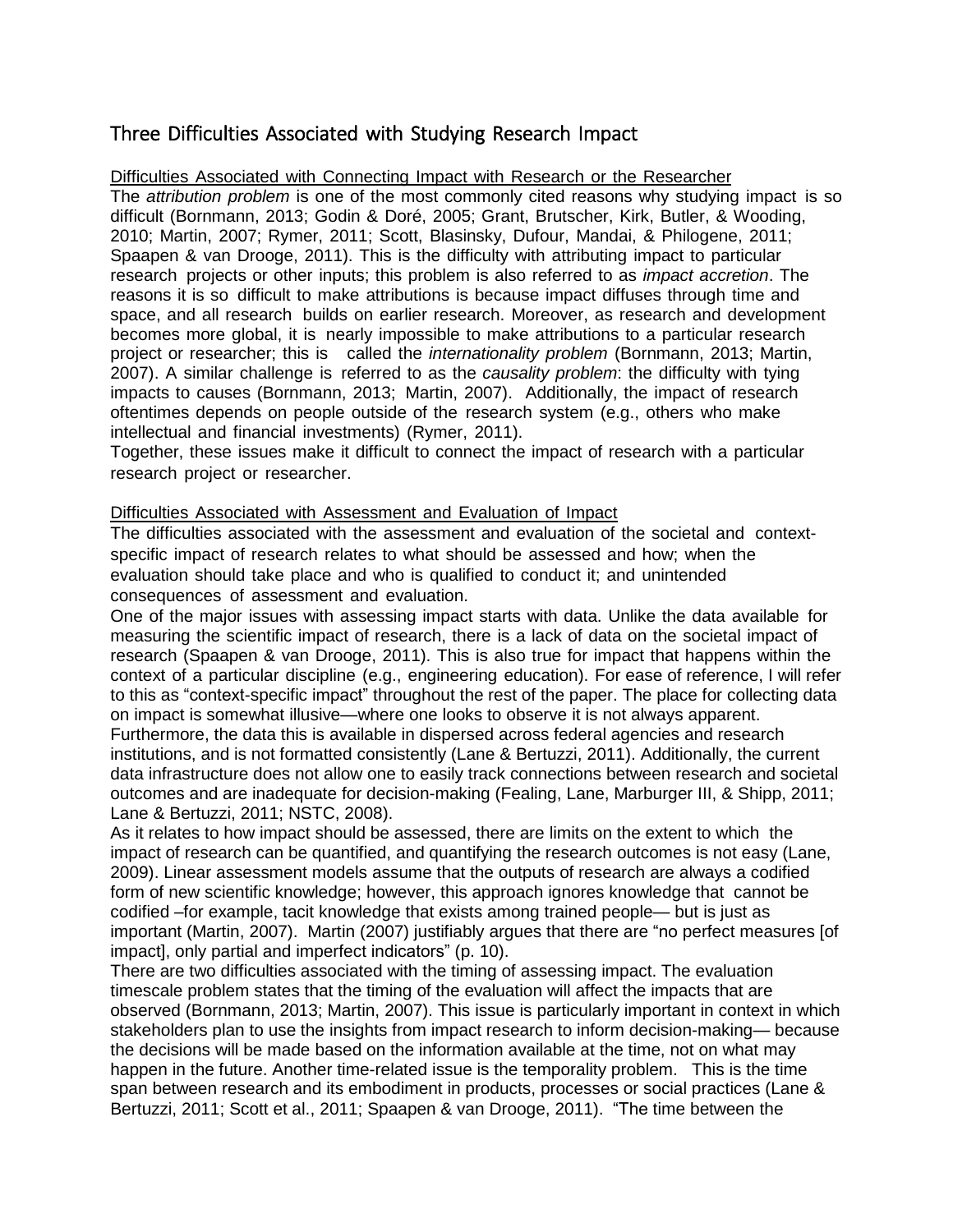performance of research and when its benefits become apparent can be significant, unpredictable, and differ for different kinds of research" (Rymer, 2011, p. 3). Some postulate that "it may take years, or even decades, until a particular body of knowledge yields new products or services that affect society" (Bornmann, 2012, p. 673). Rymer (2011) recommends assessing the impact of research in terms of what it aimed to achieve and capable of producing, not based on all the impacts that are possible.

Yet another problem associated with assessing societal impact of research is determining who should conduct the assessments. One logical recommendation is for researchers to conduct assessments of research impact. Researchers, however, tend to have one of two responses to such requests: feelings of disinterest or feelings of inadequacy (Bornmann, 2013; Holbrook & Frodeman, 2011; Spaapen et al., 2007). "Scientists generally dislike impact considerations, which they often see as challenging their authority and undermining the autonomy of the scientific enterprise" (Holbrook & Frodeman, 2011, p. 244). On the other hand, some researchers feel they do not have adequate expertise to evaluate the societal impact of research since such requests are beyond their disciplinary expertise (Holbrook & Frodeman, 2011). Because identifying the appropriate people to conduct assessments of research impact is an important part of studying it, researchers' feelings of disinterest or inadequacy add to the challenges associated with studying this topic.

While there is value in generating ways to assess and measure impact in ways that take the aforementioned difficulties into consideration, there could also be a danger associated with conducting such assessments and evaluations. One potentially negative consequence of measuring the impact of research is that it can distort behavior (Rymer, 2011). Instead of using an improved understanding of impact *to inform* research decisions, researchers may begin to use it *to drive* their research. Researchers may begin to strive for the impact that gets measured, as opposed to conducting research based on guidelines of scientific inquiry (National Research Council, 2002). Again, issues with data, methods, timing, personnel, and unintended consequences add to the difficulty of assessing the impact of research.

#### Difficulties Associated with Interpretations of Impact

If all stakeholders viewed impact the same way, it would be easier to study the dimensions of research impact. This is not the case, however. There are three difficulties associated with interpretations of impact. The societal impact and context-specific impact of research will vary based on the scientific work, since the research results will affect different aspects of society and the contexts of interest. As a result, there is no one model for assessing research impacts that will fit all research types, disciplines and institutions around the world (Bornmann, 2013; Martin, 2011; Molas-Gallart, Salter, Patel, Scott, & Duran, 2002; Rymer, 2011). Thus, any existing research impact assessments developed for one purpose will need to be modified to be relevant and applicable to another context of interest. In addition to the fact that impact looks different in different contexts, impact can come in different magnitudes: sometimes impact is very large but oftentimes it is very modest (Rymer, 2011). Rarely will all stakeholders agree on the worth of the impact (Rymer, 2011).

There is one final point related to the difficulties associated with studying the societal impact of research. It is easy to assume that impact implies a benefit or advancements.

However, it is important to remember that impact may not always be desirable or positive (Bornmann, 2013; Martin, 2011). Moreover, there may be instances where the same research impact can be interpreted as positive, negative, or neutral—depending on the stakeholder's perspective (Bornmann, 2013; Martin, 2011; Rymer, 2011). Despite all the difficulties associated with studying societal and context-specific impact, there are studies that have begun to address this topic and there are things the engineering education community can do to improve our understanding of research impact, and our ability to communicate it effectively.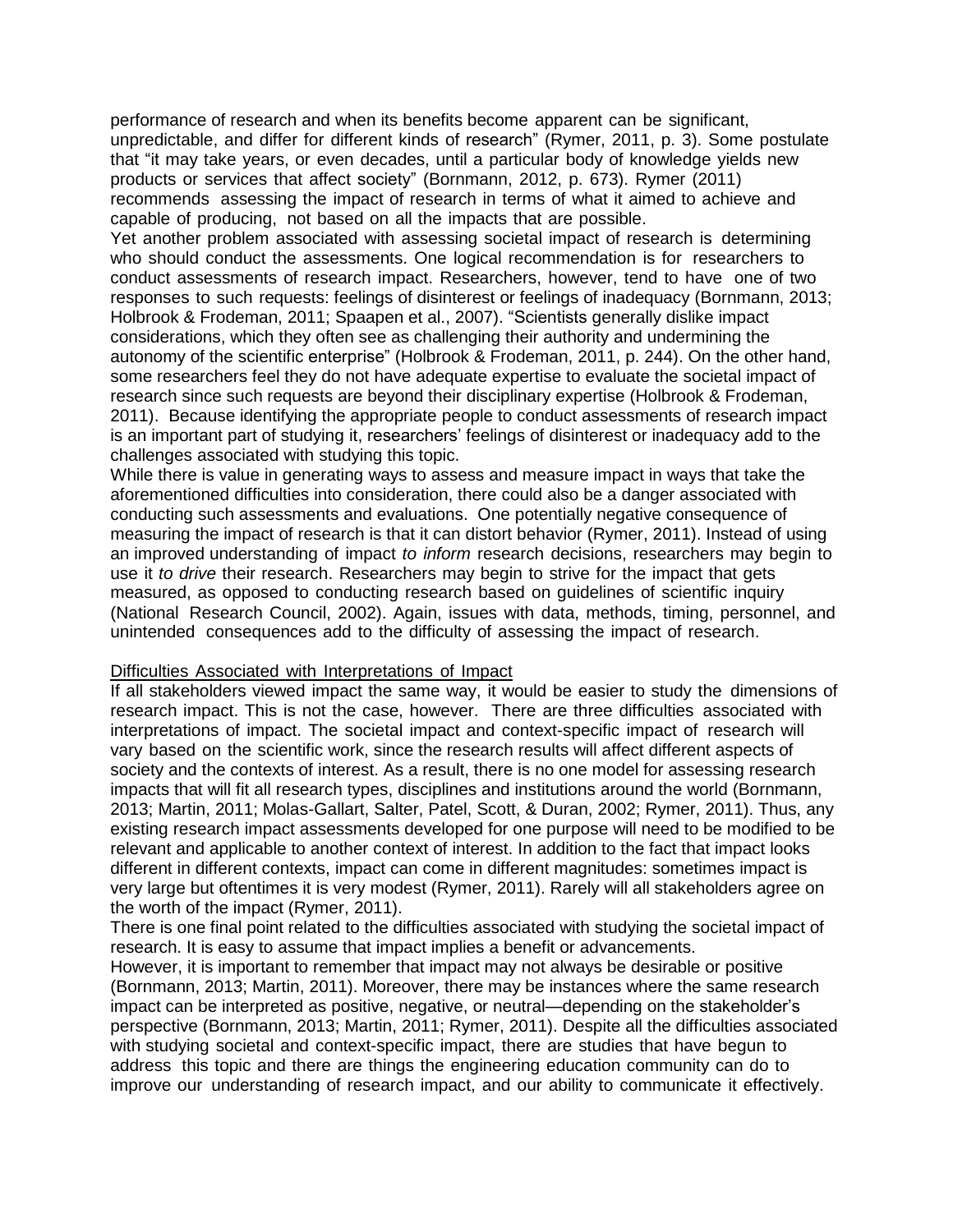### Continuing the Impact Conversation in the Field of Engineering Education

While there are many challenges associated with characterizing, communicating and evaluating the impact of research, there are many things the engineering education community can do enhance our understanding of research impact. Such improvements must start with how we conceptualize and talk about research impact.

In light of this, individual members of the engineering education community can use the three dimensions of research impact to inform how they structure the content of any narratives they write in the impact of their research. Again, the three dimensions of research impact can be defined as:

*Scientific Impact:* Advances in reliable knowledge (i.e. theories, methods, facts, models) that primarily influence academic communities

*Context-specific Impact:* The influence of methods or results of an R&D project on the people, priorities, and/or processes in the context of interest

*Societal Impact:* Research results that influence social, cultural,

environmental/natural, or economic capital of a nation

Additionally, members of the community can begin to make efforts to better document connections between research activities and impact. Be open to impacts other than those that are traditionally codified. Shifts like this help with getting better data on the impact of research and to being addressing other issues surrounding connections between research impact and research projects.

Apart from things that individual members of the engineering education community can do, there things we can collectively. One necessary first step is to articulate a nuanced description of what impact looks like in our context. In a paper on frameworks and review articles, Schwarz, Mehta, Johnson, and Chin (2007) define a framework as the "exposition of a set of assumptions, concepts, values, and practices that constitutes a way of understanding the research within a body of knowledge" (p. 41). Over the last ten years, frameworks have been developed to characterize research impact in domains such as health science research (Donovan & Hanney, 2011; Kuruvilla, Mays, Pleasant, & Walt, 2006), arts & humanities research (Levitt et al., 2010), and informal science education (Allen et al., 2008). These frameworks facilitate a shared understanding and language of impact as researchers communicate among themselves and share impact insights with those outside the community. However, within the context of engineering education, there is no shared language for communicating the impact of research. Although the engineering education community is struggling to articulate what the impact means, these are frameworks we can learn from and can serve as a basis for developing something comparable for our field. A framework characterizing the impact of research in engineering education would not only be a way to raise the conversation on impact to a more sophisticated level among engineering education researchers and practitioners, but it will also advance the scholarship on impact that extends beyond this field.

### Acknowledgements

The review of the literature on difficulties associated with studying impact was previously published in the author's dissertation (London, 2014).

### References

Allen, Sue, Campbell, Patricia B., Dierking, Lynn D., Flagg, Barbara N., Friedman, Alan J., Garibay, Cecilia, . . . Ucko, David A. (Eds.). (2008). *Framework for Evaluating Impacts of Informal Science Education Projects*. (Available at: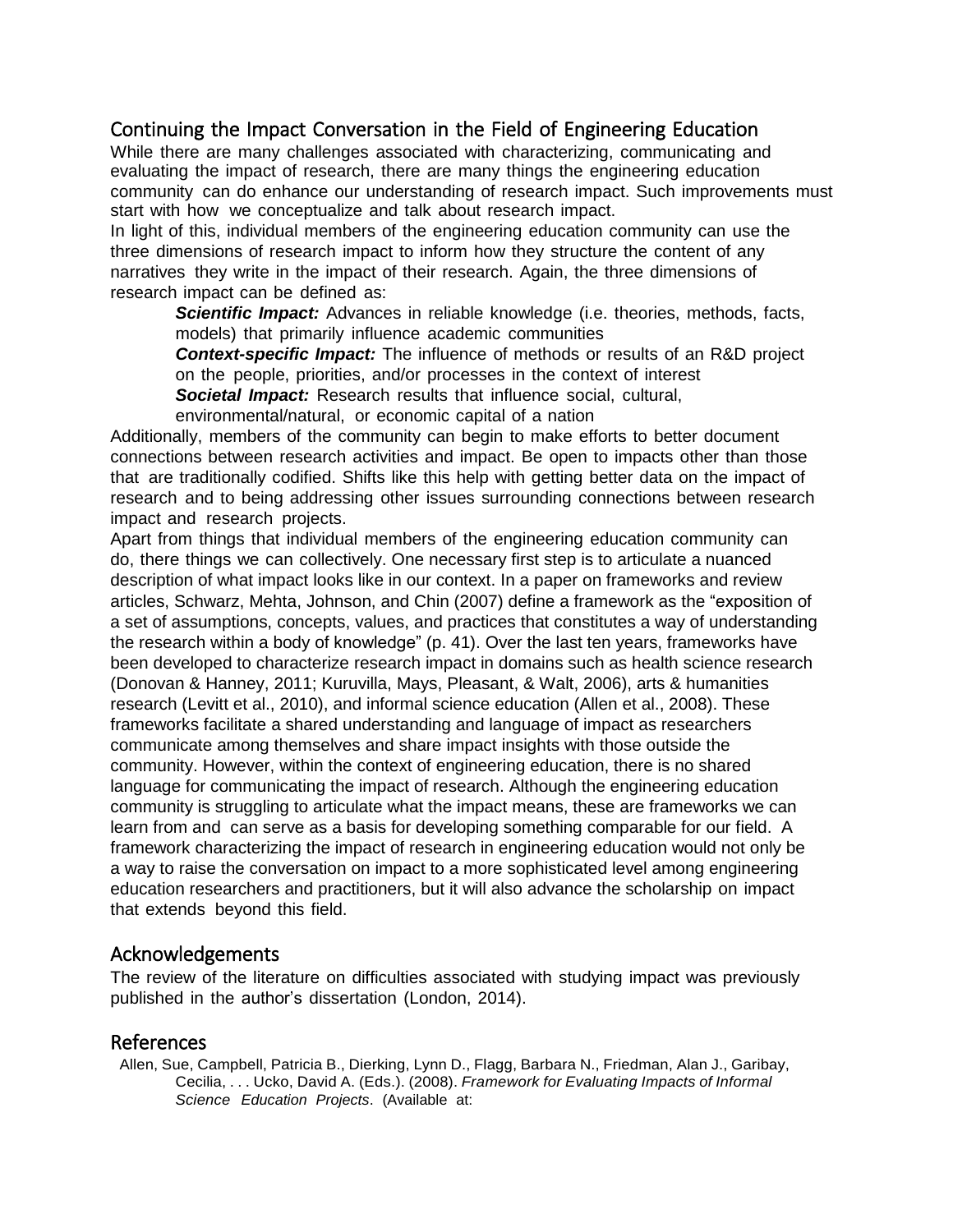[http://informalscience.org/evaluations/eval\\_framework.pdf\).](http://informalscience.org/evaluations/eval_framework.pdf))

Bornmann, Lutz. (2012). Measuring the Societal Impact of Research. *EMBO, 13*(8), 673-676.

- Bornmann, Lutz. (2013). What is Societal Impact of Research and How Can it Be Assessed? A Literature Survey. *Journal of the American Society for Information Science and Technology, 64*(2), 217-233. Bornmann, Lutz, & Marx, Werner. (2014). How should the societal impact of research be generated and measured? A proposal for a simple and practicable approach to allow interdisciplinary comparisons. *Scientometrics, 98*(1), 211-219.
- Donovan, Claire. (2011). State of the art in assessing research impact: Introduction to a special issue. *Research Evaluation, 20*(3), 175-179.
- Donovan, Claire, & Hanney, Stephen. (2011). The 'Payback Framework' Explained. *Research Evaluation, 20*(3), 181-183.
- Fealing, Kaye Husbands, Lane, Julia I, Marburger III, John H, & Shipp, Stephanie S (Eds.). (2011). *The Science of Science Policy: A Handbook*. Redwood City, CA: Stanford University Press.
- Godin, Benoît, & Doré, Christian. (2005). Measuring the Impacts of Science: Beyond the Economic Dimension. [http://www.csiic.ca//pdf/godin\\_dore\\_impacts.pdf](http://www.csiic.ca/pdf/godin_dore_impacts.pdf)
- Grant, Jonathan, Brutscher, Philipp-Bastian, Kirk, Susan Ella, Butler, Linda, & Wooding, Steven. (2010). Capturing Research Impacts: A Review of International Practice: RAND.
- Holbrook, J Britt, & Frodeman, Robert. (2011). Peer review and the ex ante assessment of societal impacts. *Research Evaluation, 20*(3), 239-246. doi: 10.3152/095820211x12941371876788
- Kuruvilla, Shyama, Mays, Nicholas, Pleasant, Andrew, & Walt, Gill. (2006). Describing the Impact of Health Research: a Research Impact Framework. *BMC Health Services Research, 6*(134), 1- 17.
- Lane, Julia. (2009). Assessing the Impact of Science Funding. *Science, 324,* 1273-1275.
- Lane, Julia, & Bertuzzi, Stefano. (2011). Measuring the Results of Science Investments. *Science Magazine, 331,* 678-680.
- Levitt, Ruth, Celia, Claire, Diepeveen, Stephanie, Chonaill, Siobhán Ní, Rabinovich, Lila, & Tiessen, Jan. (2010). Assessing the impact of arts and humanities research at the University of Cambridge: Rand Corporation.
- London, Jeremi S. (2014). *The Impact of National Science Foundation Investments in Undergraduate Engineering Education Research: A Comparative, Mixed Methods Study.* (Doctor of Philosophy Dissertation), Purdue University, ProQuest Dissertations and Theses database. (3687797)
- Martin, Ben R. (2007). *Assessing the impact of basic research on society and the economy*. Paper presented at the Rethinking the impact of basic research on society and the economy (WF-EST International Conference), Vienna, Austria. http://www.scienceimpact.ac.at/documentation/pdf/Session\_C\_Martin.pdf
- Martin, Ben R. (2011). The Research Excellence Framework and the 'impact agenda': are we creating a Frankenstein monster? *Research Evaluation, 20*(3), 247-254. doi: 10.3152/095820211x13118583635693
- Molas-Gallart, Jodi, Salter, Ammon, Patel, Pari, Scott, Alister, & Duran, Xavier. (2002). Measuring Third Stream Activities *Final Report to the Russell Group of univerisities*. Bighton, United Kingdom: Science and Technology Policy Research Unit: University of Sussex.
- National Research Council. (2002). Scientific Research in Education. Washington, D.C.: National Academies Press.
- National Science and Technology Council. (2008). The Science of Science Policy: A Federal Research Roadmap. <http://www.whitehouse.gov/files/documents/ostp/NSTC> Reports/39924\_PDF Proof.pdf
- Petit, J C. (2004). Why do we need fundamental research? *European Review, 12*(2), 191-207.
- Rymer, Les. (2011). Measuring the impact of research the context for metric development. Turner, Australia: The Group of Eight.
- Salter, Ammon J, & Martin, Ben R. (2001). The economic benefits of publicly funded basic research: a critical review. *Research Policy, 30*, 509-532.
- Schwarz, Andrew, Mehta, Manjari, Johnson, Norman, & Chin, Wynne W. (2007). Understanding Frameworks and Reviews: A Commentary to Assist us in Moving Our Field Forward by Analyzing Our Past. *Advances in Information Systems, 38*(3), 29-50.
- Scott, Jack E, Blasinsky, Margaret, Dufour, Mary, Mandai, Rachel J, & Philogene, G Stephanae. (2011). An evaluation of the Mind-Body Interactions and Health Program: assessing the impact of an